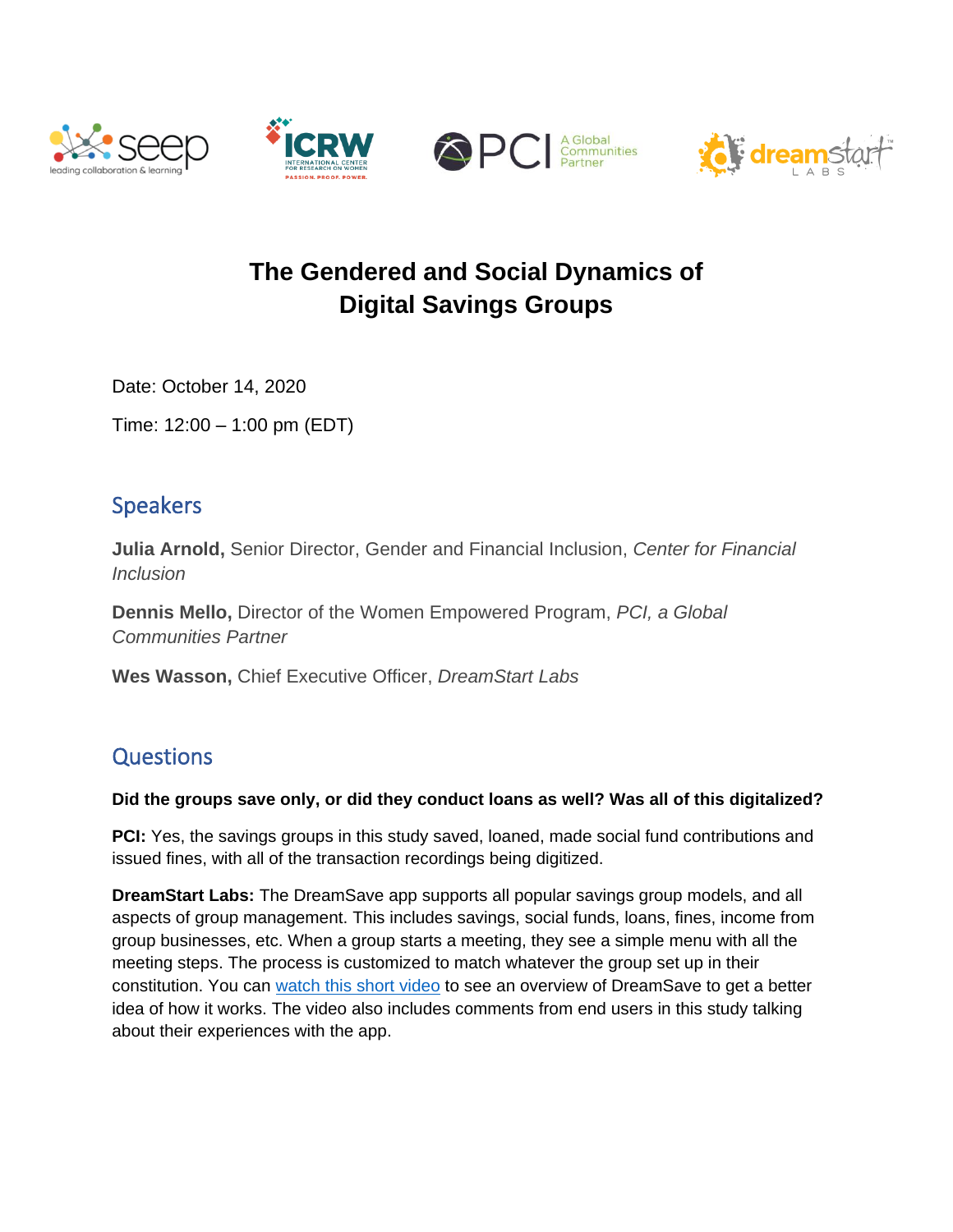#### **Would you speak to the group mechanics of how the savings group meeting would go with this app?**

**DreamStart Labs:** Most meetings with DreamSave look almost exactly the same as before. If you were watching a digital group meeting, you'd see the main secretary holding a phone instead of a set of paper ledgers. The app guides her through all the steps she does today (attendance, opening summary, savings, social fund, fines, loans, etc.). The main difference is that the meeting is more efficient with a lot less wasted time. The transactions are faster and easier in the app than they are on paper, but they are the same steps. In 2021, we will be adding mobile money to DreamSave, which will allow members to do digital transactions and link to banks when they are ready, but mobile money was not part of this study.

#### **How was current and historical activity transferred to the digital platform?**

**DreamStart Labs:** When a savings group moves from paper-to-digital in the middle of a cycle, they do not need to enter all the details of previous transactions. During the setup process, DreamSave asks a few simple questions about the group's current balances and outstanding loans. From that point, all future meetings are recorded in the app. This makes it easy for groups to adopt digital whenever is most convenient to them. If they need to look up a specific detail from before they started using DreamSave, they simply reference their previous paper ledgers. The "paper-to-digital" groups in this study used this method, while the "born digital" group started new cycles with DreamSave.

#### **Any challenges with accessing previous group information prior to the app?**

**DreamStart Labs:** In this study, all the groups were part of PCI's Women Empowered program. The groups that moved from paper-to-digital all had detailed ledger books on paper, so the data prior to the app was all accessible. As is true with most groups, these paper ledgers often had a lot of errors. On average, the PCI staff found one "major error" per group when auditing their books prior to starting DreamSave (defined as an error that impacts overall group balances). One group in the study had over 40 major errors in their previous paper books. This is not unusual, though. PCI does a fantastic job training and supporting groups, and their Women Empowered program is world-class. Any time people have to manually calculate 300-400 transactions a month and record them in multiple books, you should expect some errors.

#### **What is the impact to social and group dynamics?**

**DreamStart Labs:** Many of the social impacts were very positive and encouraging (e.g. reduced conflicts and disagreements, increased transparency). There were also potential risks identified (e.g. gender dynamics). For a full understanding, we'd encourage you to download the three study briefs and the full report at [tinyurl.com/DSGbriefs.](http://tinyurl.com/DSGbriefs)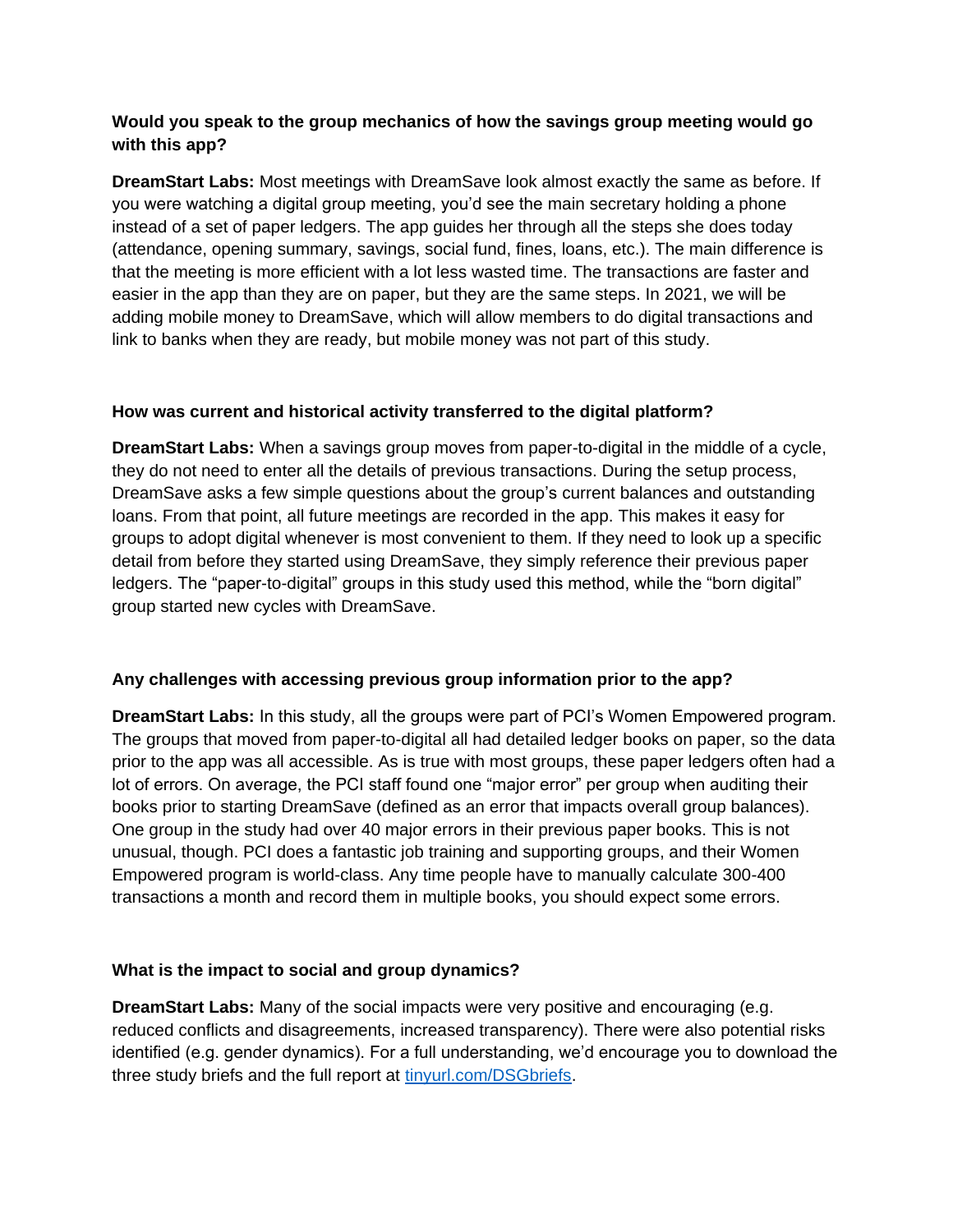Maintaining group dynamics and social cohesion were important to all partners, so these aspects were monitored closely in the quantitative and qualitative data as well as throughout PCI's monitoring. Endline data show that group dynamics – measured by time spent socializing outside group meetings – were not negatively impacted by the introduction of the technology as well as the reduced meeting times. Indeed, as noted above by DSL, group conflicts – either conflicts between members and the bookkeeper or conflicts between members about their savings or loan totals – were also reduced. On the other hand, the smart phone and the app had unintended consequences for female members – either due to privacy issues or lacking trust or confidence with their own digital capabilities. We encourage you to read full details in the report.

#### **Could you explain the results on reduced meeting time? The explanation of the table was not quite clear. Thanks.**

**DreamStart Labs:** Before DreamSave, paper-based groups reported spending about 1.5-2 hours per meeting. After moving to DreamSave, meeting times decreased to about 54 minutes. The primary time savings came from groups spending less time on financial transactions. The social value of meetings didn't change as the groups still saw great value in meeting together, they just spent less time waiting for the bookkeeper to manually calculate one member's transaction while other members sat idly by.

The data we showed in the presentation was the result of the baseline and endline surveys administered by ICRW at the beginning and end of the study. Users were asked how much time their group spent on financial transactions during a typical meeting: "A lot", "some", or "very little". For example, in the groups that moved from paper to digital, 44% reported spending a lot of time on financial transactions before DreamSave. After using the app for six months, only 6% reported spending a lot of time on financial transactions. For a more detailed explanation on this, and all the data in the study, you can download the full report at [tinyurl.com/DSGbriefs.](http://tinyurl.com/DSGbriefs)

#### **I would assume attendance would go down with a digital solution. What was the attendance before and after DreamSave?**

That's not actually what we saw in this study. Below are charts that show the attendance for both types of groups during the 6-month study period. In our experience, this level of attendance is pretty consistent with a healthy group using traditional non-digital methods. In fact, PCI's average attendance rate across paper to digital groups in the region prior to this study stood at 73% (that is an average of multiple snapshots through the SAVIX MIS).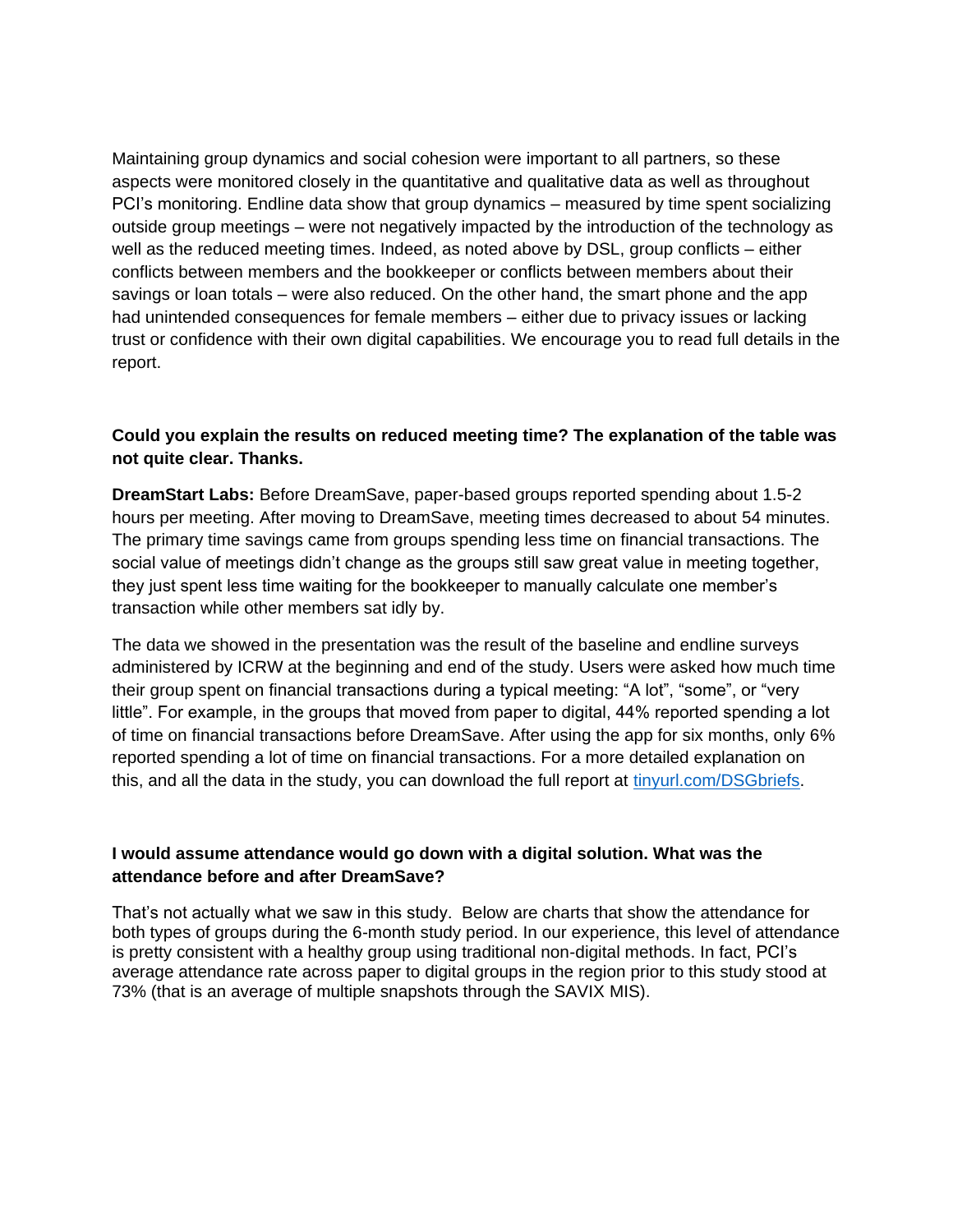

#### **Were there any issues with general digital literacy?**

**DreamStart Labs:** This study was conducted in an extremely rural area with very limited exposure to mobile technology. While the groups were all successful with the app and continued using it after the study concluded, there were definitely challenges with digital literacy in the beginning. There were also some interesting gender dynamics related to digital literacy. For a full understanding, we'd encourage you to download the study report at [tinyurl.com/DSGbriefs.](http://tinyurl.com/DSGbriefs)

**PCI:** As mentioned above there were certainly challenges with digital literacy among group members but also among the trainers. While we did see increases in digital literacy throughout the project, the pilot helped us better understand the need to focus on digital literacy training of project staff and trainers in addition to group members. Check out the *Rethinking Key Roles*  study brief to learn more about our lessons learned regarding Digital Trainers and Community Digital Champions.

#### **Have you noted any challenges for women to use digital systems? Or any resistance from women to use digital systems. And if that is the case, what was the solution to improve these or this challenge?**

By and large women in this study had less experience with and confidence with smartphones than men, although a majority of both men and women reported access to basic phones. By endline only 10 women (out of 130) said they could access a smartphone. For the older women, this meant their digital literacy was extremely low, causing frustration and low levels of trust in the digital ledger. For younger women, they were more willing to learn to use the phone and reported taking on the digital bookkeeper role. The biggest lesson on this topic is that women need particular training – a safe place to learn to use the phone itself, training to navigate the app (to build trust), and digital champions in their communities who can encourage their use and answer their questions when NGO staff are not available. For more insights on digital literacy, we would strongly encourage = downloading the study brief on gender and the full report at [tinyurl.com/DSGbriefs.](http://tinyurl.com/DSGbriefs)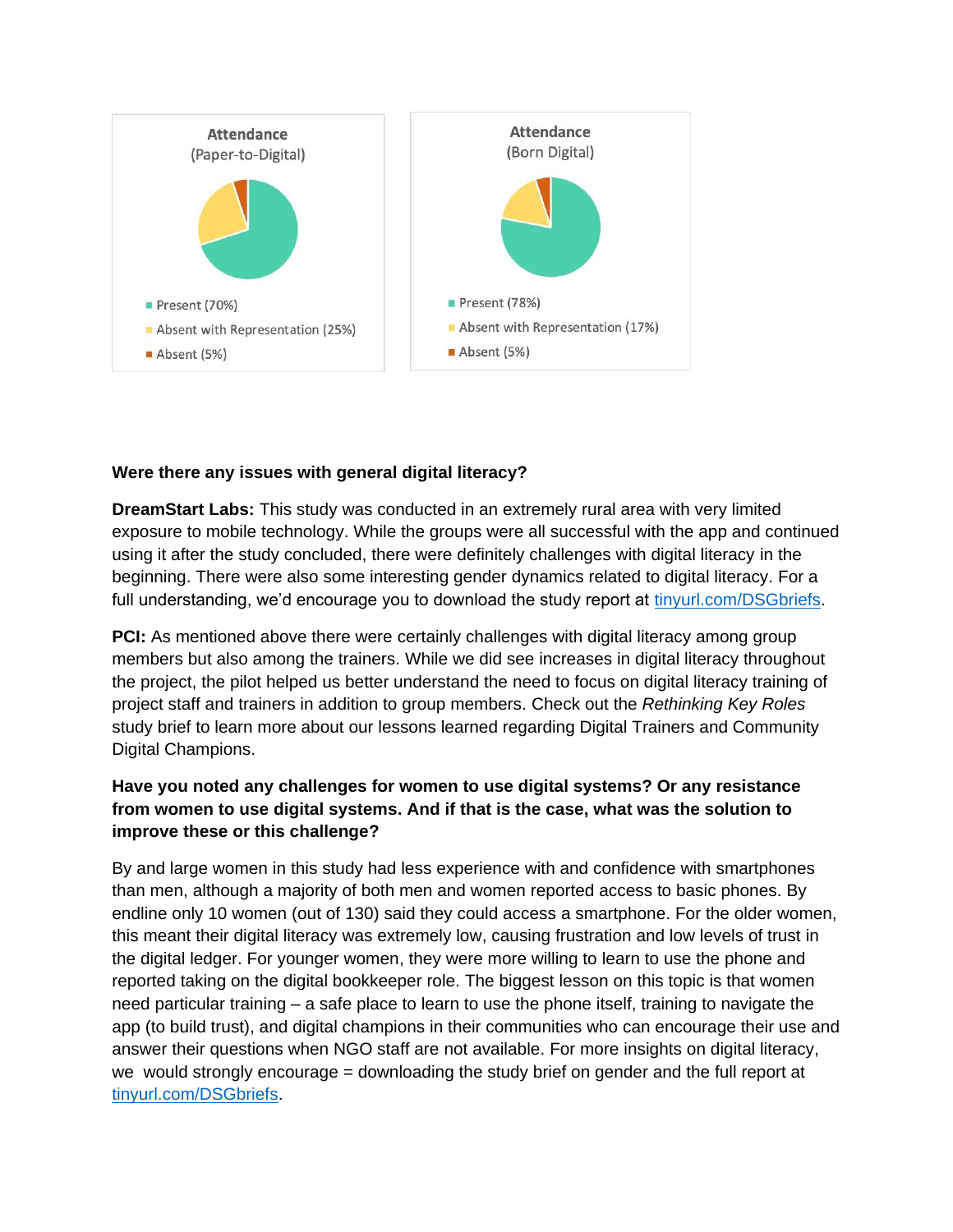#### **Bearing in mind that most rural groups have members without good phones, share with us your experience on devices to be used.**

**DreamStart Labs:** DreamSave requires one shared smartphone per group with the bookkeeper or secretary as the primary user. While any Android phone will work, we typically recommend a reliable mid-range device whenever possible. Ultra-cheap smartphones in the \$25-35 range can work, but they can also be frustrating for new mobile users. Touch screens on cheap phones are often difficult to use, and phones that break easily often end up costing more in the long run. In most cases, groups are better off saving for something a little more reliable (typically in the \$70-80 range). In some of our projects with extremely low-income groups, NGO partner see so much value in digitizing that they subsidize the cost of one phone per group, while in others, groups either buy a shared phone directly, use the smartphone of an existing member, or use the smartphone of a community facilitator or agent.

Individual members in a DreamSave group who have their own personal phones also receive personalized meeting summaries, transaction receipts, and loan reminders by SMS. These notifications are highly valued by members and are often cited as one of the top benefits of DreamSave. Any basic phone will work fine for this. Members who can't afford a phone, or who only have access to a shared device, are still welcome to join a DreamSave group. Having a phone is helpful, but not required.

#### **Could you also use an inexpensive tablet that would be easier to share?**

**DreamStart Labs:** DreamSave will run on Android tablets, so you could certainly do this. In our experience, though, phones are typically a more flexible approach. DreamSave is optimized for small screen sizes, so there's no significant advantage for a group using a tablet. If we see tablets running DreamSave, it tends to be NGO staff or field agents who have the tablet for other reasons, and add DreamSave to it when their groups go digital.

#### **How do those without smartphones access, consent & engage with the app?**

**DreamStart Labs:** The primary user of DreamSave during a meeting is the group bookkeeper or secretary. Regular members engage with the shared phone in all the steps that involve them. For example, in the savings step, each member comes up and looks at the shared phone when they bring their savings for the meeting. On the screen, they will see colorful graphics showing their savings goal, their progress so far in the cycle, and their estimated shareout. If they save the maximum amount for the meeting, they'll see a fun animation as they earn a Dream Star for their achievement. Members also interact directly with the shared phone when doing something like signing for a new loan. At the end of the meeting, each member receives a personalized SMS on their personal phone with a meeting summary, updated balances, transaction receipts, and loan reminders.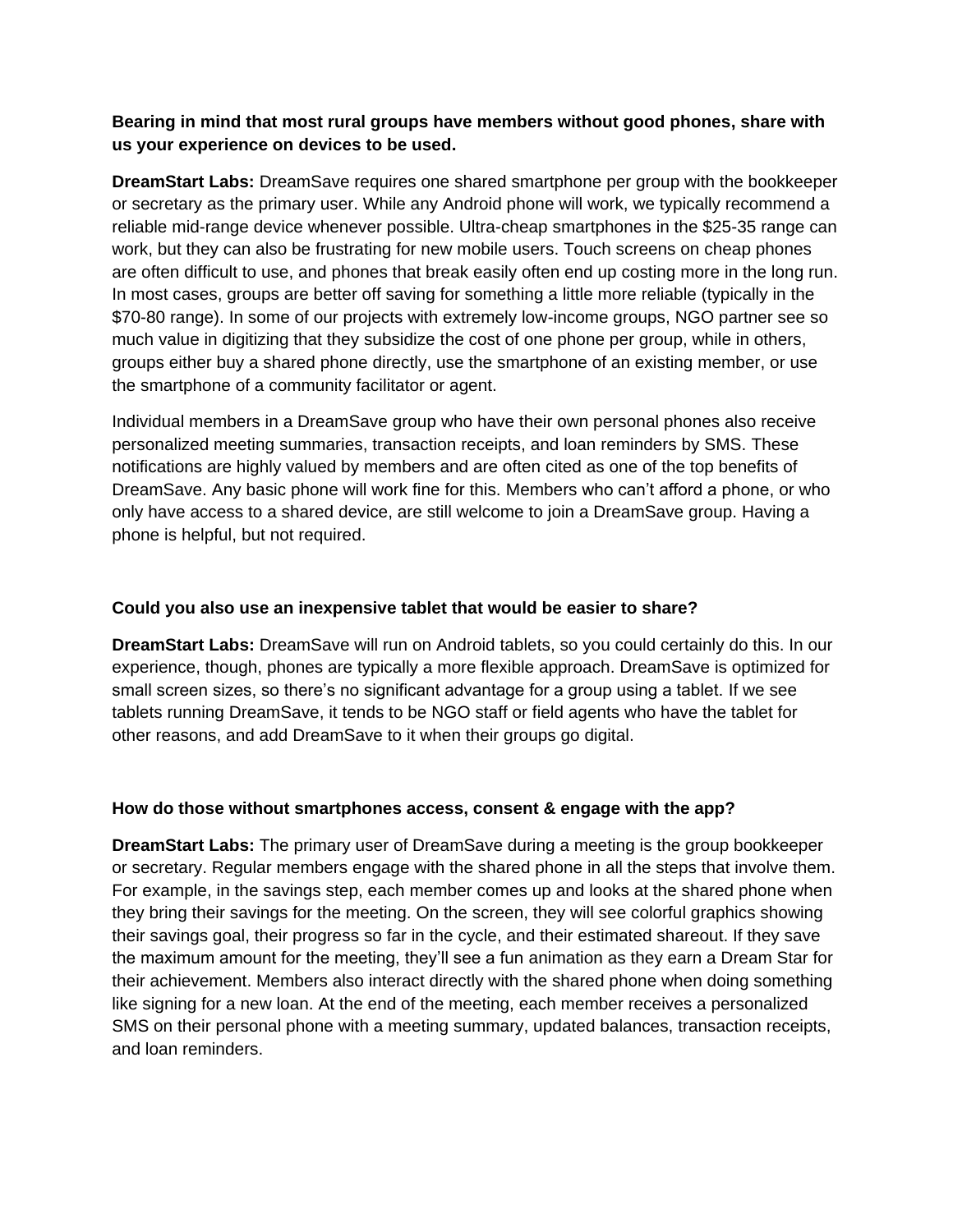Consent is handled at the initial setup process. The group is asked for their permission upfront in very simple terms in their local language. For individual consent, members who do not have a phone use the shared phone. You can read our full [data privacy policy](http://www.dreamstartlabs.com/dreamsave-privacy-policy.html) here.

#### **Those who cannot read/write and/or those who do not own cellphone/handsets - they are not able to join these groups, right?**

**DreamStart Labs:** Any member can join a DreamSave group. Literacy is not required, nor is owning a phone. We believe this is an important aspect of inclusion. Members who have a basic phone will benefit more, but we don't exclude any member.

That said, those members without a phone or who were unable to read had an additional hurdle of trust to get over. Our pilot data show that members without phones did not receive the SMS message confirmations or reminders, and thus felt excluded and a sense of loss of ownership over the ledger. Additional digital training and coaching may mitigate this, as well as encouraging a mixed (paper + digital) approach. For more on these experiences, please see our full report.

#### **A challenge we have with VSLAs is when there is no member with sufficient literacy to manage the ledger. Does this tool have the potential to reduce literacy requirements?**

**DreamStart Labs:** Great question. We'd offer a few comments here:

- Regular members with low literacy should be fine, but if there is no literate member to serve as bookkeeper, a digital solution is unlikely to be any more successful than paper ledgers. DreamSave has lots of pictures, colors, and sounds to simplify the process, but the group bookkeeper will need the ability to read screens to be successful.
- DreamSave is available today in nine languages with more being added all the time, so groups are able to use the app in their own language. Google has some nice technology for text-to-speech that is continually improving, but they currently only support common Western languages like English, Spanish, French, Italian, and German. Groups using DreamSave in languages like Amharic, Bangla, Swahili, or Tagalog would need to be able to read the screens to use the app.
- Functions like signing for a loan include options for fingerprints to support members with low literacy who are not comfortable signing their names.
- The biggest area where a digital solution shines is in numeracy. Many traditional VSLAs today struggle because the bookkeepers are not sufficiently comfortable with math and accounting to keep accurate records. With DreamSave, all of this is done automatically. Everything from loan calculations and shareouts, to calculating settlements when a member leaves the group is automated. Even many of the human errors can be caught.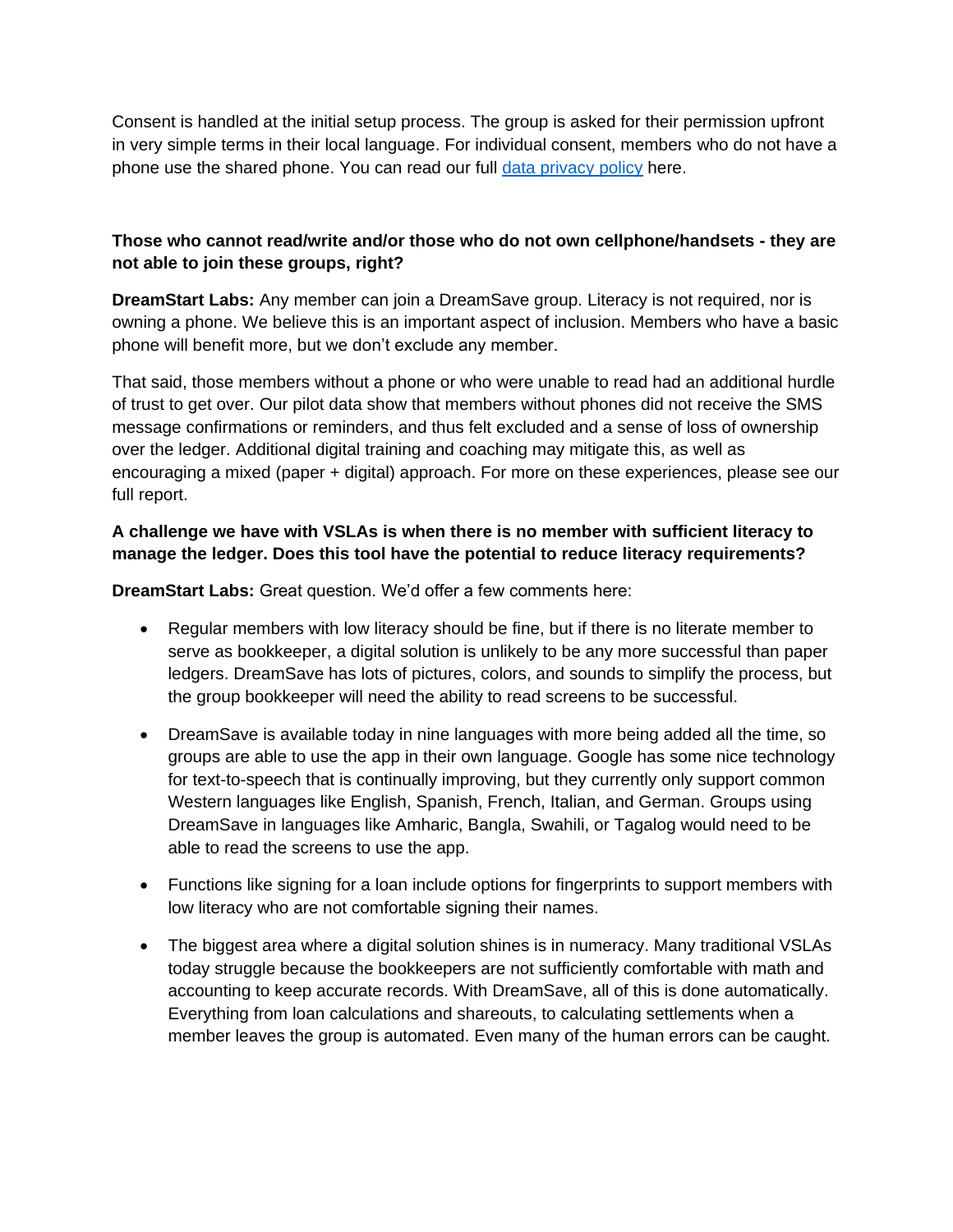#### **Do you have data on group members prior engagement with digital savings groups solutions in the past?**

**DreamStart Labs:** We don't have any formal data on this. Most of our groups around the world (including the ones in this study) are either going from paper-to-digital for the first time with DreamSave, or they are starting new groups.

#### **How long were the savings cycles? Did you reach a cash-out process via digital method?**

**DreamStart Labs:** Groups can set any savings cycle they want in DreamSave. They can also change the cycle length as needed if unexpected circumstances occur (for example, when the COVID crisis hit, some DreamSave groups around the world decided to share out early and start a new cycle to give members access to cash ahead of schedule).

In this study, all the groups had cycles of about one year. While the study only focused on measuring their experience over a six-month period, the groups continued using DreamSave after the study concluded.

Groups using DreamSave do shareout exactly as before, most often using physical cash. The big difference is that DreamSave does all the calculations for them, so the process is faster, simpler, and more transparent. In 2021, we will be integrating mobile money into DreamSave to give members the option of conducting transactions and shareouts digitally as well when they are ready to do so.

#### **Was there a facilitator in each savings group meeting in both types of groups?**

**DreamStart Labs:** PCI had community facilitators supporting all groups in this study, both paper-to-digital and born digital. The facilitators did not have to be present for every meeting, but they were engaged throughout the study to watch and monitor progress and help groups with questions as needed.

#### **What are the educational demographics of your sample set? Is there a digital divide based on education level (e.g., you mentioned it was harder to recruit for digital). Do you think digital savings circles will work for totally unschooled women?**

**DreamStart Labs:** This study was conducted in an extremely rural area with lower education levels and very limited exposure to mobile technology. More details on the background of participants can be found in the study report at [tinyurl.com/DSGbriefs.](http://tinyurl.com/DSGbriefs)

In our experience, there are definitely correlations with education level. In groups with educated users, it's not uncommon to see groups start using DreamSave with virtually no training, while groups with a high percentage of unschooled members require more coaching and support.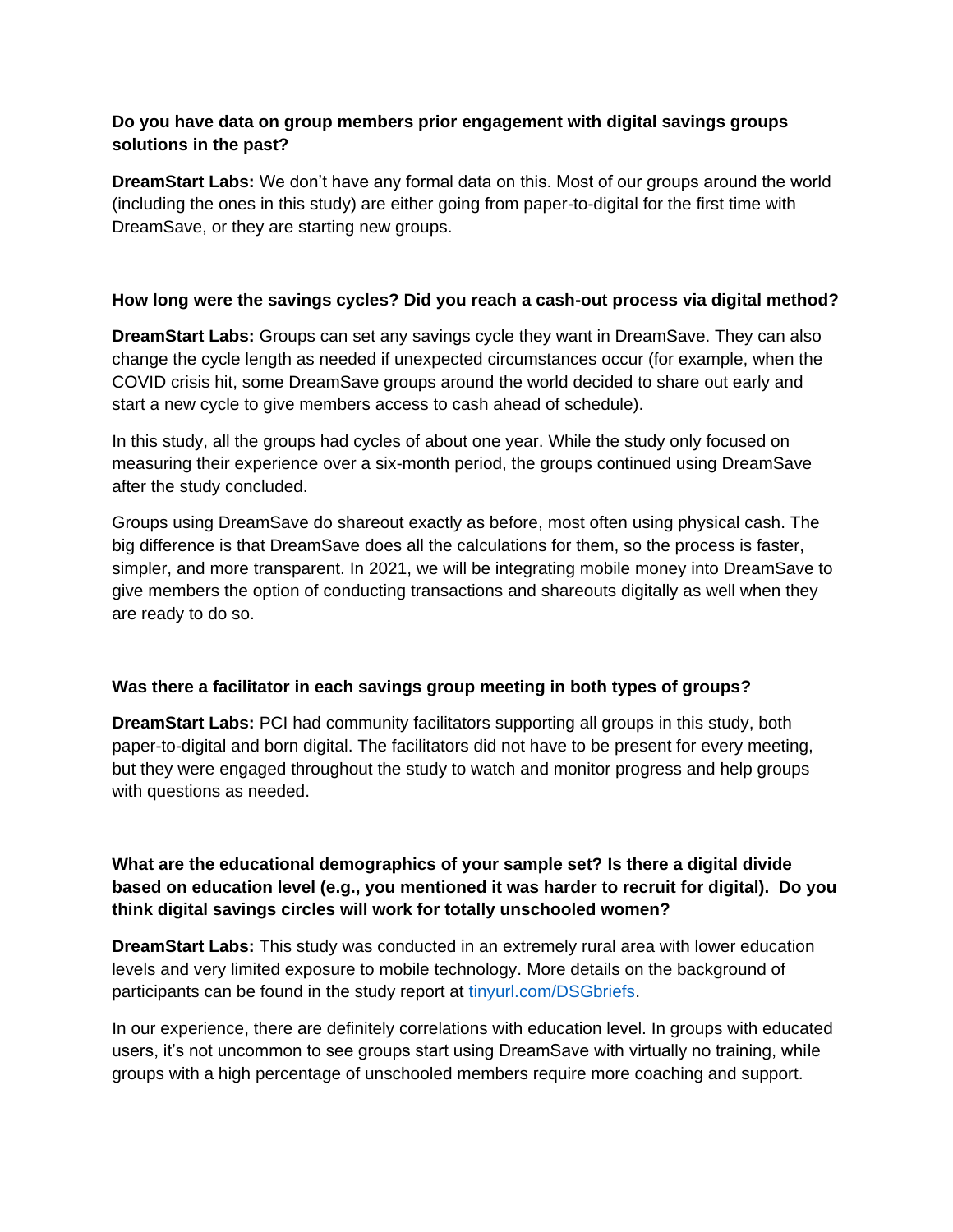Having said that, we have many all-women DreamSave groups around the world with high percentages who have no formal education or primary school only. Our general recommendation is that at you'll be more successful if least 1-2 members of each group have completed secondary school.

Age can also be a factor. Having a couple of younger members in each group can make a big difference. Even if they don't have as much formal education, they are more likely to be curious about technology, and less likely to be fearful about trying new things. In many groups, you'll see the daughter of a member join the group, for example, which can be both good for the group, and empowering for the youth.

#### **Any research on digital sustainability? Are SGs will to invest in tech acquisition and maintenance?**

**DreamStart Labs:** We do not have any firm research data on this yet. Anecdotally, virtually all of our DreamSave groups around the world report that they are happy to invest in a shared phone if they don't already have one in the group (similar to how they take up a collection today to pay for the lockbox, padlocks, and paper ledgers). We also have NGO partners who see so much value from groups going digital that they are investing in phones for all their groups. Phone prices continue to decline, and adoption is growing quickly, so those trends are all positive. In terms of global scale, though, digital savings group solutions are still in the early stages. It's going to take some time to really understand what this looks like at scale.

#### **What is the revenue model for a digital platform like this? Who ends up paying for it? How is group data used beyond M&E?**

**DreamStart Labs:** The DreamSave app is free. NGO partners pay a modest fee for DreamSave Insights, our web-based MIS solution that provides automatic data collection, reporting, and analytics. The first 50 groups are free for Insights, with a modest annual fee for 50+ groups based on the number of groups supported.

Groups must give explicit permission for their NGO partner to collect and view their data for support and M&E purposes. We will never disclose, share, or sell group data without permission. You can read our full [data privacy policy](http://www.dreamstartlabs.com/dreamsave-privacy-policy.html) here.

Our revenue model also includes income from financial service providers who want to offer services to our groups (like savings accounts or low-interest loans). We will also be adding mobile money in 2021 as an option for members who are ready to conduct digital transactions.

#### **The personalized SMS messaging definitely cost something, curious to know how much does it cost per month and who bears the cost?**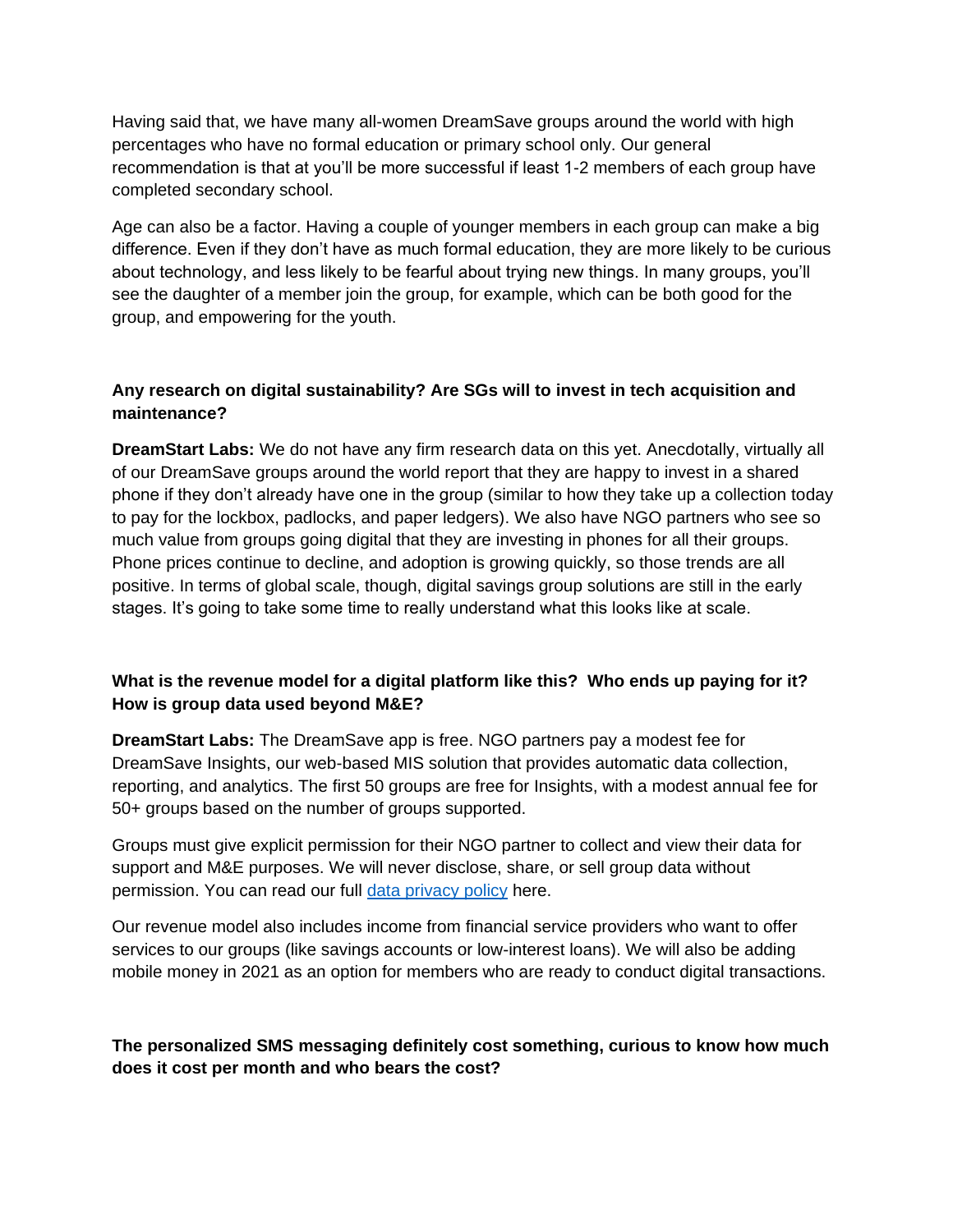**DreamStart Labs:** The cost will vary by region. Most groups purchase bundles that include some data (for backup and app updates) and SMS messages. This cost is covered by the group (much like they would pay for paper ledger books today), the supporting partner, or some combination. The app is completely free to groups and NGO partners, so SMS/data bundles would be the main cost to them. Groups can turn off the SMS message feature to save money if they like, but this rarely happens. In this study, we found that a majority of group members really liked the SMS messages, that they encouraged accountability, and increased savings and timely repayments.

#### **Digitalizing these groups is whose need? The members need it? Or the NGOs/donors who facilitate these groups need it for better managing the data?**

**DreamStart Labs:** Great question. In rural areas, groups are typically not aware that an app is an option, so the initial demand typically comes from NGOs, donors, and other implementing organizations. Motivations vary, but the biggest drivers are the need for better data, more efficient management at scale, sustainability, financial literacy, bank linkages, and the many other benefits of groups having access to mobile technology.

If groups don't love the app, though, we've failed. We spend a lot of time making sure DreamSave is fun, engaging, and valuable to groups. The most commonly cited benefits groups see are things like tracking their goal achievement (they love this), faster meetings, better accuracy, fewer conflicts, safety of data, and transparency of data for all members.

#### **What did the groups you worked with describe as the benefits of using digital savings group platforms?**

**DreamStart Labs:** Some of the most commonly mentioned benefits from groups in interviews include time savings, goal tracking, improved accuracy, transparency (from things like SMS meeting summaries and transaction receipts), and better harmony in the group. For a better understanding, we'd encourage you to download the study report at [tinyurl.com/DSGbriefs.](http://tinyurl.com/DSGbriefs)

#### **Can you discuss the learning and training strategy?**

**DreamStart Labs:** We designed DreamSave to be as intuitive as possible to minimize training. It includes help tips, pop-ups to coach users when they have questions, and a "Demo Group" where they can practice everything in a safe environment. Urban groups with some existing smartphone experience can typically start using it without any formal training.

For rural groups with limited digital literacy, we use a train-the-trainer method. DreamStart Labs has Customer Success representatives in all the countries we operate. These CS reps work with local NGO partners to train their staff and field agents, who in turn train the group bookkeepers. Regular members of groups typically don't need any formal training.

Support is also available at any time with local phone numbers, as well as through our SmartTicket™ feature. Groups can tap a "Contact Support" button in the app, and it will automatically gather all the information about the group (including phone model, balances, and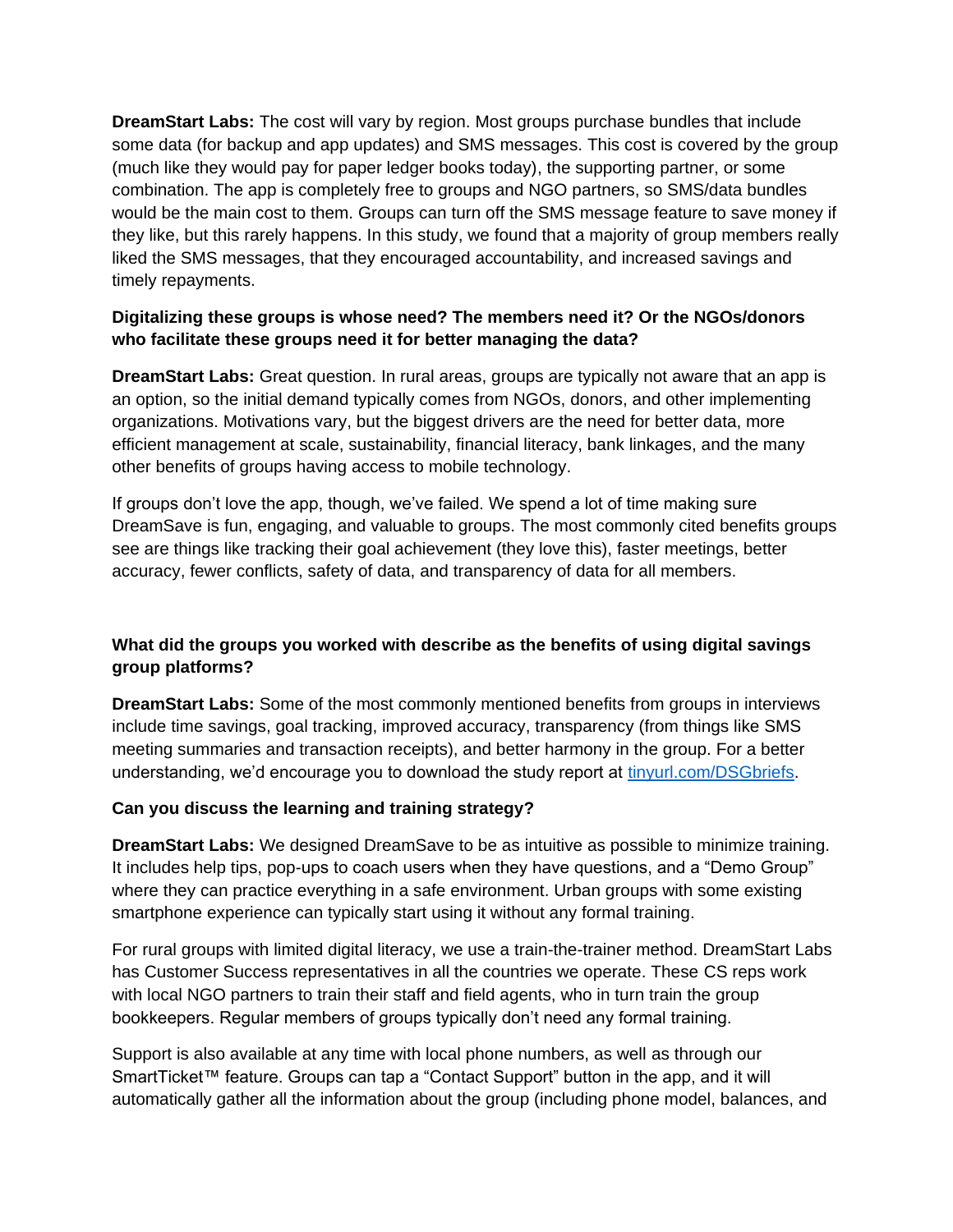version numbers), create a support ticket, and send it to a DreamSave support rep who speaks the local language. This support rep will then call the group or field agent back to answer their questions and address any challenges they may have.

#### **In the digital savings groups we work with there is a tendency for group members to use both paper-based recording and digital recordkeeping to keep their records for at least 6 months because they are used to them. Did you find that as well?**

**PCI:** During this study we did see the majority of members continue to use some form of paper record keeping for their personal records, and many continued to keep some group records. You can find more in the section on Paper Records in the full study (pages 24-25, 34). As a result of this, we recommended creating the role of the Note Keeper in digital groups. See more of the details and nuance in the full study and brief here: [tinyurl.com/DSGbriefs.](http://tinyurl.com/DSGbriefs)

**DreamStart Labs:** Great question. Yes, our experience has been that most mature groups who are used to paper ledgers will continue to keep them for at least a little while after moving to DreamSave. In the first couple of meetings, you often see them keep digital and paper in parallel, with the paper bookkeeper doing manual calculations to double check that she is getting the same answers as the app. This is an important part of building trust and confidence in the new technology. After that, you'll often see groups copy numbers from the app onto paper books for a while. Eventually, most groups stop keeping paper at all.

The groups in this study continued to keep some form of written records as well. Meeting times dropped from 1.5-2 hours to 54 minutes, so they clearly were not doing all the same manual calculations as before, but they felt more comfortable keeping some records on paper as well. While we expect this to decline over time, we don't see it as a bad thing and would not recommend that NGOs push groups to drop paper before they are ready. The most important factor is that groups feel confident. While there is no technical need for paper records after going digital, technology will be more successful in the long run if groups are allowed to go at their own pace and build confidence themselves.

This is the same way the rest of us learned to adopt digital solutions for things we used to do on paper (e.g. check book registers, shopping lists, etc.). When people feel free to go at their own pace, the new digital habits last longer and are far more resilient.

#### **What is the percentage of digitized vs. paper-based groups now?**

**DreamStart Labs:** Globally the vast majority of groups are still paper, of course, but this is changing rapidly. Trends such as cheaper phones, better apps, mobile money, and a global pandemic, have all converged to drive demand. This transition will take time, but we should assume that digital groups will eventually be the rule, rather than the exception. This transition will happen the fastest with urban groups, so there is a risk of rural groups falling further behind if we don't collectively focus on helping them make this transition in the right way – and with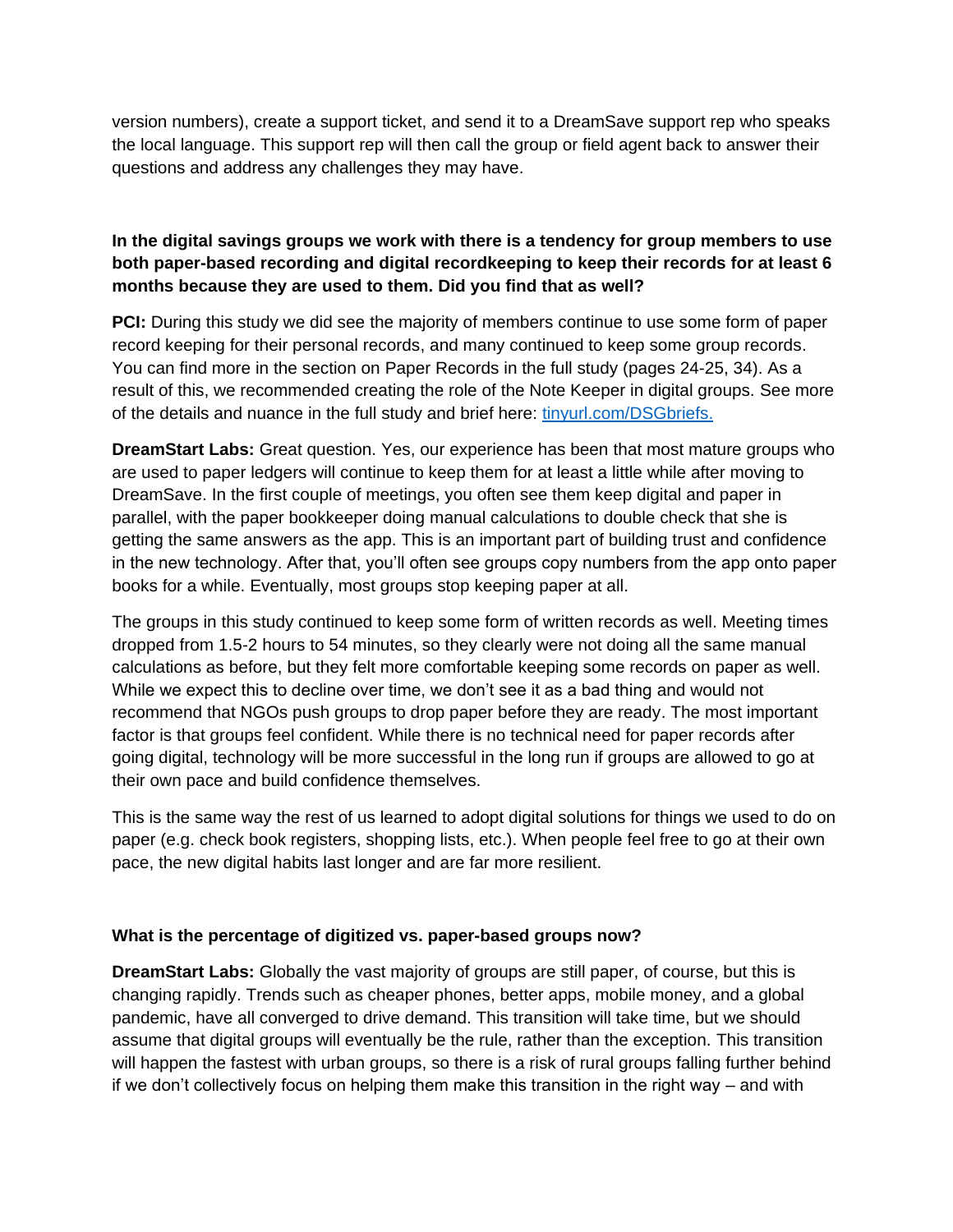partners and tools that are mindful of the impact on gender dynamics, data privacy, security, and the importance of the social value of savings groups.

#### **What back up plan is there in case of the system failure or any other incidents?**

**DreamStart Labs:** Great question. Most digital savings group solutions have very basic data loss prevention capabilities, so this is an important question to ask any vendor before you consider moving to a digital solution.

In the case of DreamSave, all group data is stored with world-class security and data loss prevention best practices.

For those who want a more technical explanation, the cloud side of our solution is hosted on the Google Cloud Platform using a cloud-scale, fault-tolerant, multi-cluster database with built-in failover, redundancy, and no single point of failure. Data is secured using bank-grade encryption and replicated across multiple secure database servers to ensure 24x7 protection against data loss. That explanation is probably far more technical than most savings group practitioners need to know but suffice to say that we spend a lot of time working to make sure group data is safe, secure, and reliable at all times.

#### **Shared phones: We have seen fraudulent cases with other digital models such as mobile money. Isn't there a risk of fraud with shared phones?**

**DreamStart Labs:** While we agree that shared phones can cause risks for personal mobile money transactions, the risk of fraud is actually far lower with DreamSave than what groups do today with paper. DreamSave is a secure digital ledger that replaces the paper ledger. The smartphone is shared in the sense that all group members interact with it during a meeting, but the process is far more secure than traditional paper groups. For example:

- Unlike paper, accessing digital group records in DreamSave requires three authorized members to login with their secret passcodes and IDs.
- It's fairly easy for officers to tamper with paper books today. With DreamSave, any transactions or changes to the group constitution will trigger a notification to all members by SMS to ensure full transparency.
- All financial data for shareout, member balances, and transactions are sent automatically by members via SMS, so they have written record on their personal phones. This helps ensure against fraud and tampering.
- Data in DreamSave is protected with bank-grade encryption technology.
- When data is backed up to the cloud, it is not only encrypted in transit, we also conduct automatic data integrity checks on both sides to ensure that nothing had changed or been tampered with in any way.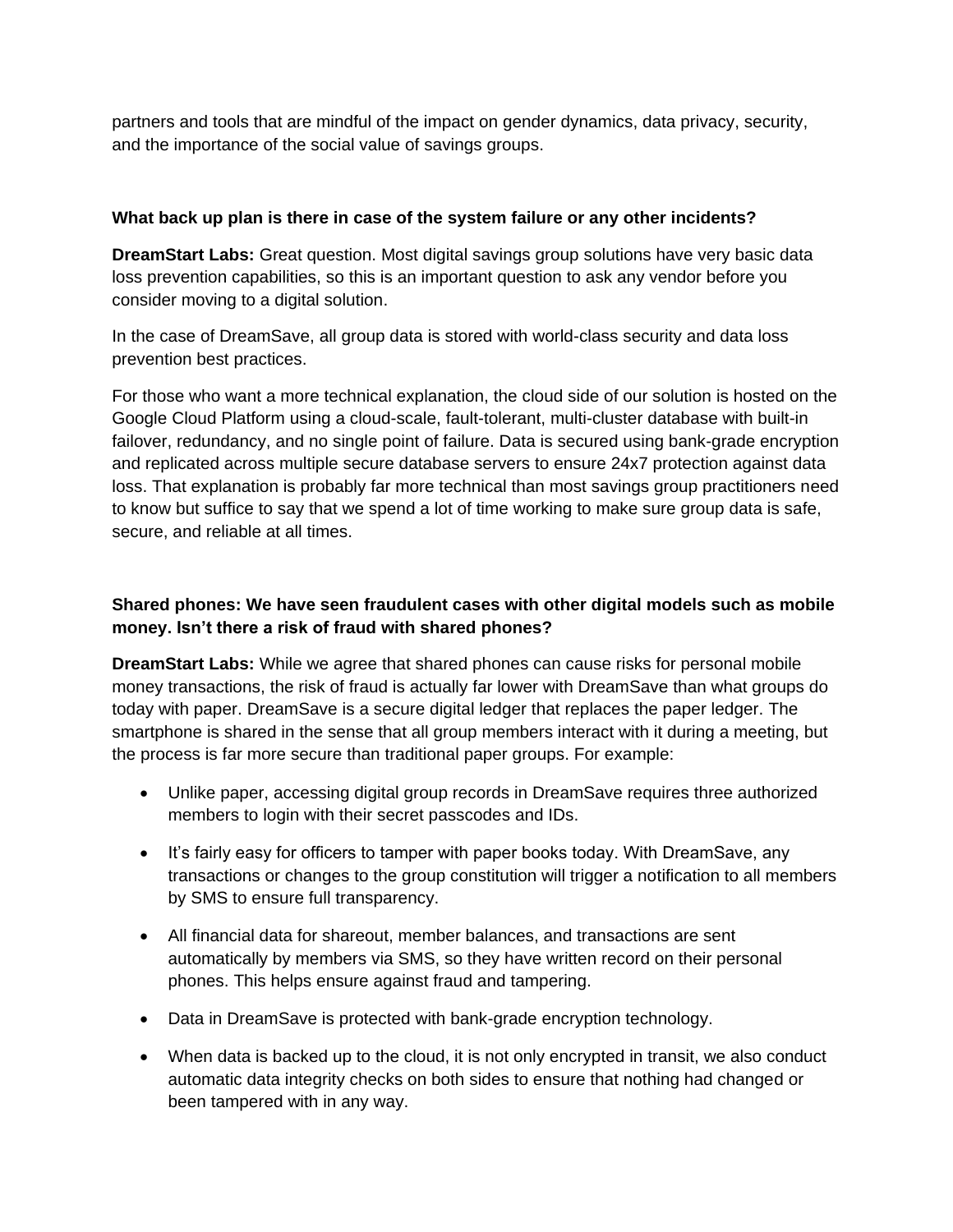#### **Do you see current functionalities and program purpose as a launchpad into other aspects of their going digital?**

**DreamStart Labs:** Absolutely. One of the reasons we focus on digital savings groups is because the SG model is such a great starting point for digital solutions in general. Savings groups create a safe environment for members who are more marginalized, vulnerable, or economically challenged to experience digital solutions. Members who might be the last in their community to own a phone get a chance to use one in the supportive setting of a group.

Another potential benefit is that digital savings group are by definition something the members will use on a regular basis. Starting with a single smartphone across 25-30 members also gives far more people experience with a smartphone at a low cost than would typically be possible. And once a group has access to a smartphone, other apps can be added.

Remember also that DreamSave typically cuts meeting times significantly by eliminating most of the tedious aspects of manual recordkeeping. This means groups often have more time in meetings for other activities, including other digital activities they could do with the same phone.

#### **Where the data is stored and/or backed up. How easy is it to retrieve the stored information for members?**

**DreamStart Labs:** The DreamSave app can work entirely offline, so one copy of the group's data is always stored in secure encrypted format on the phone itself. Groups can access their records on the phone at any time with the secure login of three authorized group members.

While this offline mode is important for rural groups with limited network connectivity, it's obviously better if group data is also backed up to the cloud. This not only ensures their records are safe and accessible from anywhere, it also allows supporting partners to collect data automatically on all their groups in real-time, without the need for manual data collection.

Data backup in DreamSave is managed by our unique DreamSync™ technology. Whenever a mobile network is detected, the group's data is automatically and securely saved to the internet. This backup technology uses very little data and works even in rural areas with limited 2G connections. If a group is in an area with zero mobile network, they will of course be unable to back up their data, but we have rural groups around the world in areas with limited connectivity that are able to back up their records with no issues.

Data security, protection, and privacy are also essential. Detailed documents available on all of these topics for anyone interested, but here are a few additional points:

• At DreamStart Labs, we believe group data belongs to the group and its members. We are committed to protecting the privacy of our users at all times and being a proactive advocate for consumer protection. We will never disclose, share, or sell their data. You can read our full [data privacy policy](http://www.dreamstartlabs.com/dreamsave-privacy-policy.html) here.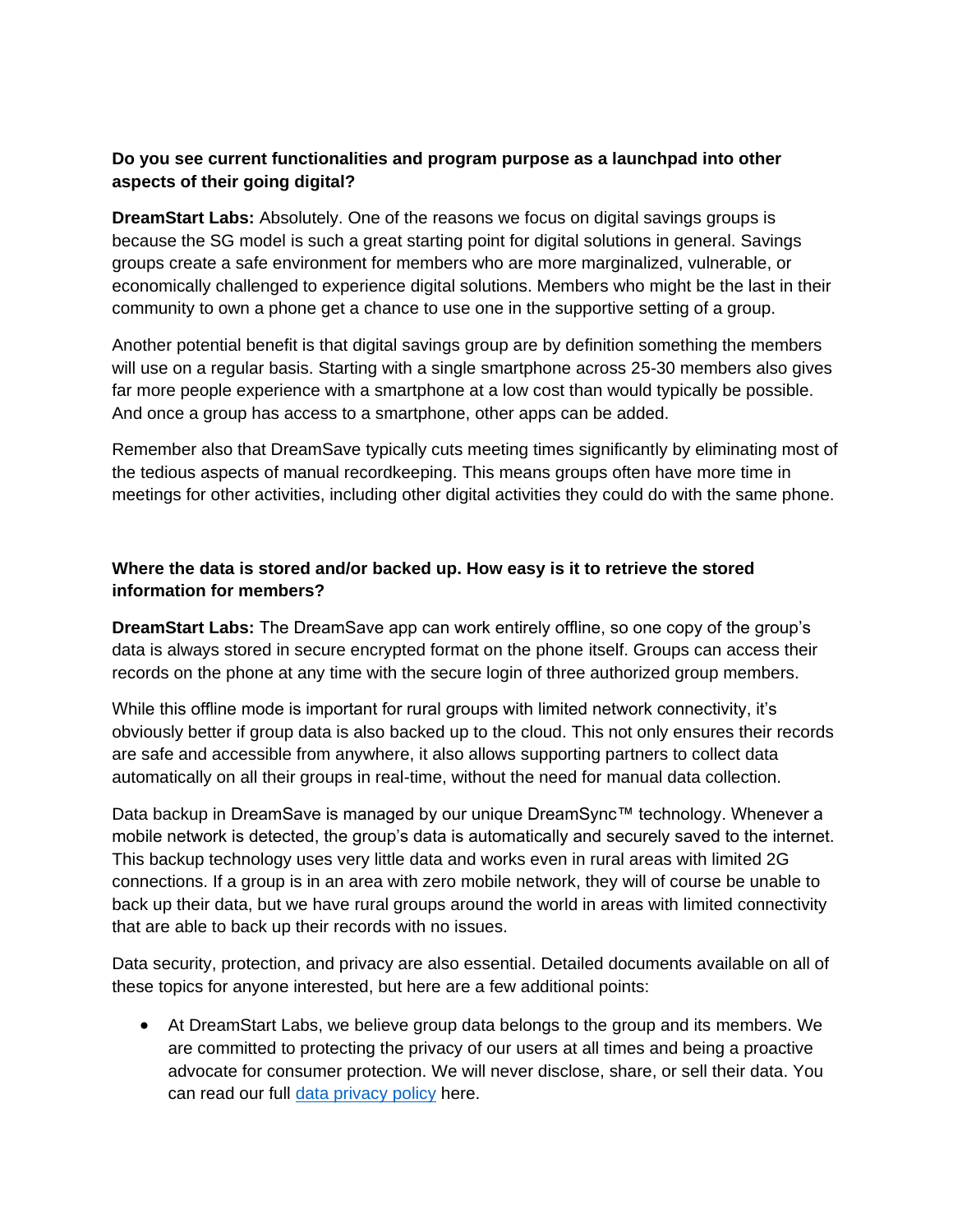- Groups can choose to share their data with an NGO partner or other support organization. If they do, NGO partners will be able to view in real-time as groups meet. This is done through DreamSave Insights, our web-based MIS system.
- Data is encrypted at all times on the phone, in transit, and in the cloud. We use strong bank-grade 128-bit AES encryption. During backup, data transmissions must pass through multiple layers of firewalls, authentication, and anti-tampering security.
- Cloud data is stored in a decentralized, cloud-scale platform with built-in failover and fault-tolerance. All data is replicated across multiple secure database servers to ensure 24x7 protection against data loss.

#### **Does the App allow access by the third party?**

**DreamStart Labs:** Third parties cannot access the app itself in compliance with our [data](http://www.dreamstartlabs.com/dreamsave-privacy-policy.html)  [privacy policy.](http://www.dreamstartlabs.com/dreamsave-privacy-policy.html) Logging in to a group on the app requires three authorized members to enter their ID and passcode. Forgotten passcodes can be sent by SMS to the member's personal phone, but for security reasons, we don't allow third parties to log into a group's private records on the phone.

NGOs and other supporting partner can access the group's data if the group gives them permission. They would use DreamSave Insights, our web-based MIS solution to see group data for support and M&E purposes. As groups meet, this data is collected automatically and visible in DreamSave Insights to any authorized user.

#### **The majority of saving group members seem to be depending on the income of a spouse. This raises issues of women's access to and control over not only money, but also to decision making opportunities. What was your experience?**

**PCI:** This pilot did not specifically look at the source of the group members' savings or on decision making opportunities within their households. However, this did come up during some of the focus group discussions. The specific reference is on page 31 of the full study report which can be found on this page: [tinyurl.com/DSGbriefs.](http://tinyurl.com/DSGbriefs) In that case, women reported showing their SMS receipts to their male partners were encouraged to change their behavior to better support repaying loans or increasing savings contributions.

#### **You said that these are mixed groups. How many groups have both the spouses in the same group?**

**PCI:** While we do not have exact data which tracks how many spouses join the same groups, we do know that it happens on occasion.